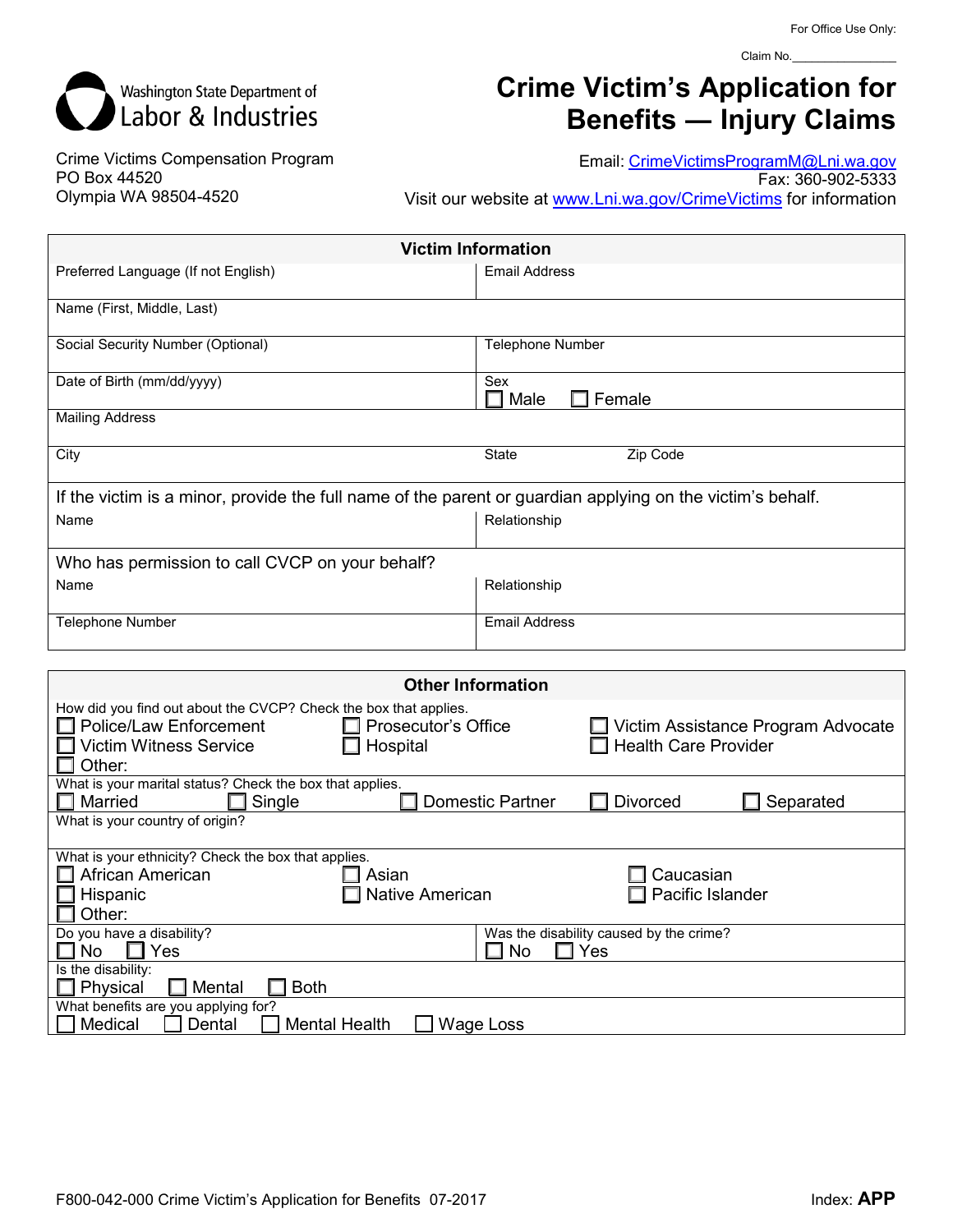For Office Use Only:

Claim No.\_

| <b>Crime Information</b>                                                                                                                                     |                                                                                               |                                                                                                                                                                 |  |  |  |  |
|--------------------------------------------------------------------------------------------------------------------------------------------------------------|-----------------------------------------------------------------------------------------------|-----------------------------------------------------------------------------------------------------------------------------------------------------------------|--|--|--|--|
| NOTE: The crime must be reported to a police agency                                                                                                          |                                                                                               |                                                                                                                                                                 |  |  |  |  |
| Date of Incident (mm/dd/yyyy)                                                                                                                                | Date Reported (mm/dd/yyyy)                                                                    | <b>Time Incident Occurred</b><br>] PM<br>AM                                                                                                                     |  |  |  |  |
| <b>Crime Location Address</b>                                                                                                                                |                                                                                               |                                                                                                                                                                 |  |  |  |  |
| City                                                                                                                                                         | <b>State</b>                                                                                  | Zip Code                                                                                                                                                        |  |  |  |  |
| Did the crime occur on the job?<br>No<br>Yes<br>H<br>. .                                                                                                     |                                                                                               |                                                                                                                                                                 |  |  |  |  |
| What law enforcement agency did you report the crime to?                                                                                                     |                                                                                               |                                                                                                                                                                 |  |  |  |  |
| Check the box that applies:<br><b>Washington State Patrol</b><br>Police                                                                                      | Federal Bureau of Investigations                                                              | Sheriff<br><b>Tribal Police</b>                                                                                                                                 |  |  |  |  |
| Officer's Name                                                                                                                                               | Telephone Number                                                                              | <b>Report Number</b>                                                                                                                                            |  |  |  |  |
| Type of Crime<br>Assault<br><b>Sexual Assault</b><br>Brief Description of the Crime                                                                          | <b>Civil Commitment</b><br><b>DUI</b><br><b>Domestic Violence</b><br><b>Vehicular Assault</b> | <b>Failure to Secure Load</b><br>Robbery/Burglary                                                                                                               |  |  |  |  |
|                                                                                                                                                              |                                                                                               |                                                                                                                                                                 |  |  |  |  |
| Weapon Used                                                                                                                                                  | Area of Body Injured                                                                          | Offender's Name                                                                                                                                                 |  |  |  |  |
| Was the offender living with you when the incident occurred?<br><b>No</b><br>Yes                                                                             |                                                                                               |                                                                                                                                                                 |  |  |  |  |
| Date                                                                                                                                                         | Who Contacted You                                                                             | If you were involved in a civil commitment proceeding of a sexually violent predator, when were you contacted about the proceedings?<br><b>Telephone Number</b> |  |  |  |  |
| Have you filed or do you intent to file a civil suit?<br>Unsure<br>No<br>Yes                                                                                 |                                                                                               |                                                                                                                                                                 |  |  |  |  |
|                                                                                                                                                              |                                                                                               |                                                                                                                                                                 |  |  |  |  |
|                                                                                                                                                              | <b>Attorney Information</b>                                                                   |                                                                                                                                                                 |  |  |  |  |
| Do you have an attorney representing you?<br>No.<br>Yes                                                                                                      |                                                                                               |                                                                                                                                                                 |  |  |  |  |
| If you have an attorney representing you, check the box that applies:<br>Attorney is representing me for a personal injury claim (auto-insurance) or lawsuit |                                                                                               |                                                                                                                                                                 |  |  |  |  |
| Attorney is representing me for both the crime victim claim and a personal injury claim (auto-insurance) or<br>lawsuit                                       |                                                                                               |                                                                                                                                                                 |  |  |  |  |
| NOTE: If the attorney represents you on your crime victim claim, all department correspondence will go to your attorney.                                     |                                                                                               |                                                                                                                                                                 |  |  |  |  |
| <b>Attorney Name</b>                                                                                                                                         |                                                                                               |                                                                                                                                                                 |  |  |  |  |
| <b>Email Address</b>                                                                                                                                         | <b>Telephone Number</b>                                                                       |                                                                                                                                                                 |  |  |  |  |
| Address                                                                                                                                                      |                                                                                               |                                                                                                                                                                 |  |  |  |  |
| City                                                                                                                                                         | State                                                                                         | Zip Code                                                                                                                                                        |  |  |  |  |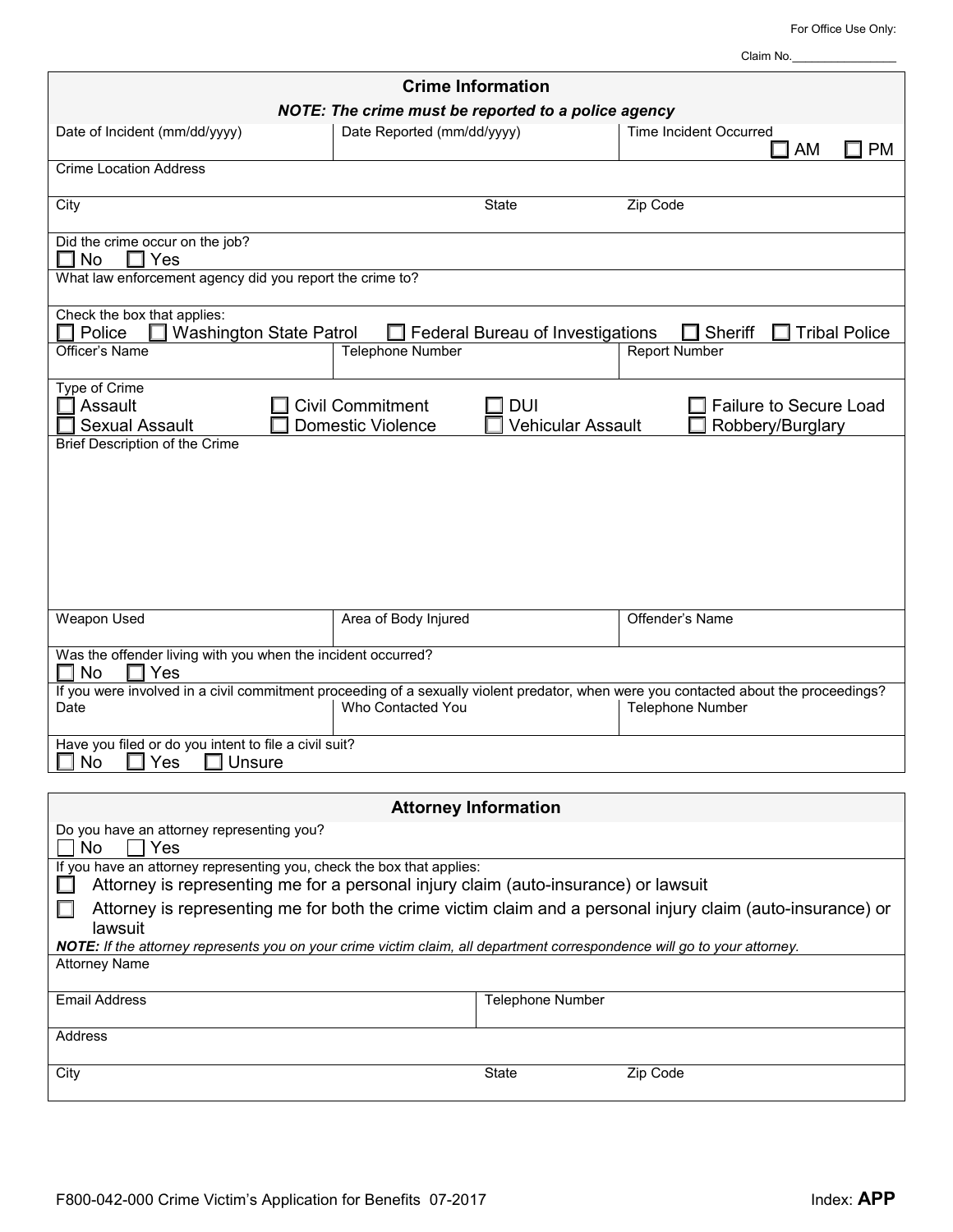┑

| <b>Wage Information</b>                                                                                                                                                                                                                                                                                                                                                                                                                                                                                                                                      |                                                                            |  |  |  |
|--------------------------------------------------------------------------------------------------------------------------------------------------------------------------------------------------------------------------------------------------------------------------------------------------------------------------------------------------------------------------------------------------------------------------------------------------------------------------------------------------------------------------------------------------------------|----------------------------------------------------------------------------|--|--|--|
| For wage loss benefits, you must have been employed on the date of the injury or employed in the six months<br>before the injury.                                                                                                                                                                                                                                                                                                                                                                                                                            |                                                                            |  |  |  |
| Please fill out this section only if you were employed or self-employed at the time of the crime or employed in<br>the six months before the date of the crime and are applying for wage loss benefits. We may contact your<br>employer if necessary. If you have concerns about this, please call us.                                                                                                                                                                                                                                                       |                                                                            |  |  |  |
| Were your employed on the date of the crime?<br>Were you employed in the six months before the crime?<br>$\square$ No<br>$\Box$ Yes<br>$\square$ No<br>$\Box$ Yes                                                                                                                                                                                                                                                                                                                                                                                            |                                                                            |  |  |  |
| If yes and you are requesting wage replacement benefits, provide the following employer information                                                                                                                                                                                                                                                                                                                                                                                                                                                          |                                                                            |  |  |  |
| <b>Employer Name</b>                                                                                                                                                                                                                                                                                                                                                                                                                                                                                                                                         | <b>Contact Name</b>                                                        |  |  |  |
| <b>Employer Address</b>                                                                                                                                                                                                                                                                                                                                                                                                                                                                                                                                      |                                                                            |  |  |  |
| City                                                                                                                                                                                                                                                                                                                                                                                                                                                                                                                                                         | Zip Code<br><b>State</b>                                                   |  |  |  |
| <b>Telephone Number</b>                                                                                                                                                                                                                                                                                                                                                                                                                                                                                                                                      | Date Last Worked                                                           |  |  |  |
| Have You Returned to Work?<br>$\square$ No<br>$\Box$ Yes                                                                                                                                                                                                                                                                                                                                                                                                                                                                                                     | If yes, date you returned to work                                          |  |  |  |
| Rate of Pay                                                                                                                                                                                                                                                                                                                                                                                                                                                                                                                                                  |                                                                            |  |  |  |
| \$<br>Hour<br>Hours Worked Per Day                                                                                                                                                                                                                                                                                                                                                                                                                                                                                                                           | Month<br>Week<br>Day<br>Days Worker Per Week                               |  |  |  |
| <b>Additional Earning</b>                                                                                                                                                                                                                                                                                                                                                                                                                                                                                                                                    | <b>Additional Earning From</b>                                             |  |  |  |
| \$<br>Did you use sick/vacation leave or disability benefits?                                                                                                                                                                                                                                                                                                                                                                                                                                                                                                | Piecework $\Box$ Tips<br>Commission<br><b>Bonuses</b>                      |  |  |  |
| <b>No</b><br>Yes<br>- 1                                                                                                                                                                                                                                                                                                                                                                                                                                                                                                                                      |                                                                            |  |  |  |
| Annual Income Level. Check the box that applies to you<br>$$20,001 - $50,000$<br>$$0 - $20,000$                                                                                                                                                                                                                                                                                                                                                                                                                                                              | $\Box$ \$50,001 - \$75,000                                                 |  |  |  |
| $$75,001 - $100,000$<br>\$100,000 or more                                                                                                                                                                                                                                                                                                                                                                                                                                                                                                                    |                                                                            |  |  |  |
|                                                                                                                                                                                                                                                                                                                                                                                                                                                                                                                                                              | <b>Insurance Information</b>                                               |  |  |  |
|                                                                                                                                                                                                                                                                                                                                                                                                                                                                                                                                                              | Providing this information will ensure proper payment of medical expenses. |  |  |  |
| Note: You are required to use any available private or public insurance you have first. The Crime Victims<br>Compensation Program is the last payer of benefits. If you have private or public insurance, your provider must<br>bill your insurer first. Please provide accurate information about any insurance you have to ensure bills are<br>paid correctly.                                                                                                                                                                                             |                                                                            |  |  |  |
| Do you have insurance? If yes, provide the information requested below.<br>No<br>Yes                                                                                                                                                                                                                                                                                                                                                                                                                                                                         |                                                                            |  |  |  |
| The Crime Victims Compensation Program is the payer of last resort. Providers should bill your primary<br>insurance first. Please list all available coverage to include: health insurance, dental insurance, vision<br>insurance, HCA/Medicaid, Veteran, Social Security, DSHS/public assistance, workers' compensation, Indian<br>Health, automobile insurance (victim and offender), motorcycle insurance, life insurance, home insurance,<br>renter's insurance. CVCP can only pay benefits after you insurance pays. Attach additional pages if needed. |                                                                            |  |  |  |
| Insurance Company Name                                                                                                                                                                                                                                                                                                                                                                                                                                                                                                                                       |                                                                            |  |  |  |
| Telephone Number                                                                                                                                                                                                                                                                                                                                                                                                                                                                                                                                             | Policy Holder Name                                                         |  |  |  |
| Provide one of the following: Policyholder ID, Group No., or SSN                                                                                                                                                                                                                                                                                                                                                                                                                                                                                             | Date of Eligibility                                                        |  |  |  |
| Insurance Company Name                                                                                                                                                                                                                                                                                                                                                                                                                                                                                                                                       |                                                                            |  |  |  |
| Telephone Number                                                                                                                                                                                                                                                                                                                                                                                                                                                                                                                                             | Policy Holder Name                                                         |  |  |  |
| Provide one of the following: Policyholder ID, Group No., or SSN<br>Date of Eligibility                                                                                                                                                                                                                                                                                                                                                                                                                                                                      |                                                                            |  |  |  |
|                                                                                                                                                                                                                                                                                                                                                                                                                                                                                                                                                              |                                                                            |  |  |  |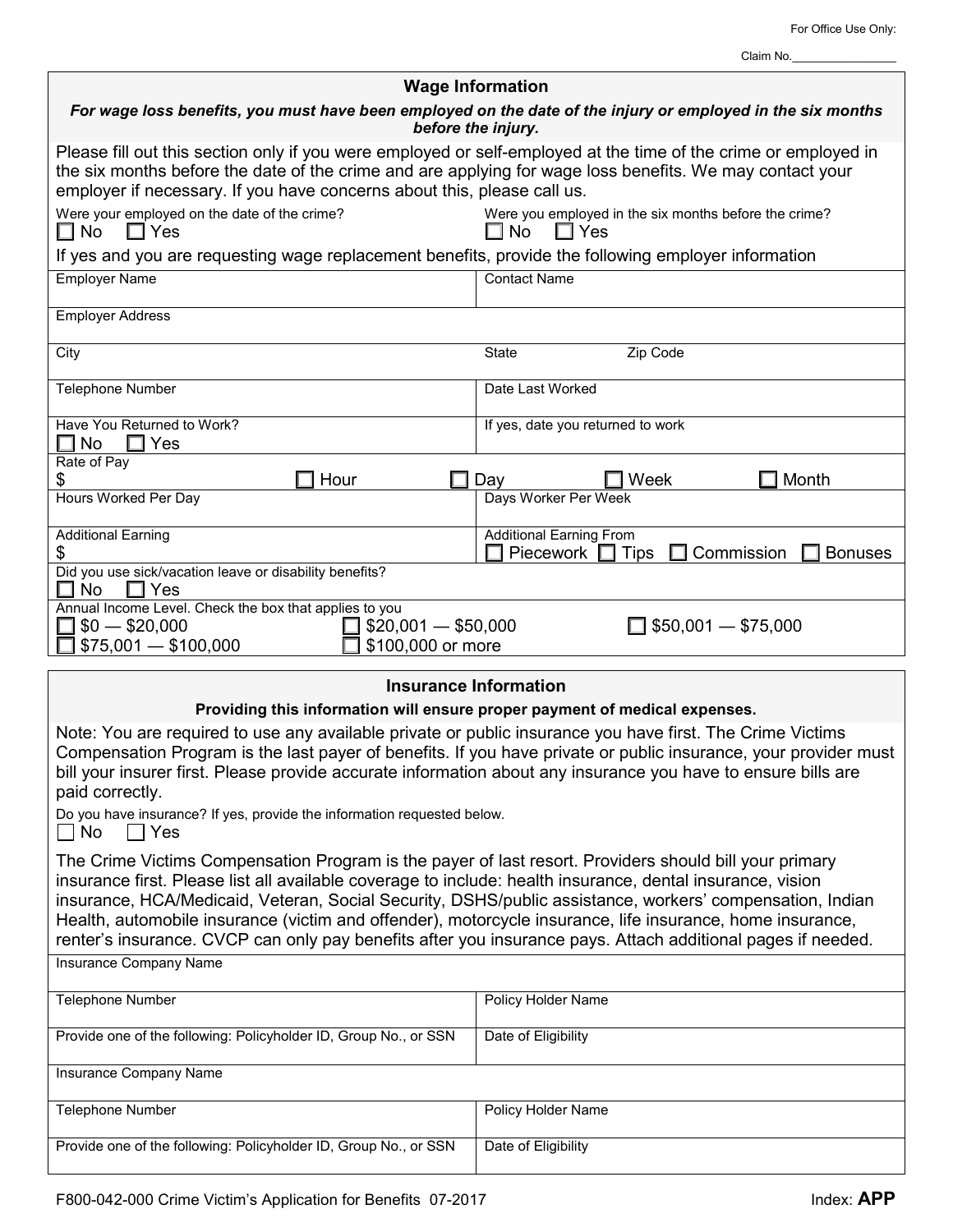Claim No.\_\_\_\_\_\_\_\_\_\_\_\_\_\_\_\_

| <b>Provider Information</b>                                                                                                                                                                         |                                |          |  |  |
|-----------------------------------------------------------------------------------------------------------------------------------------------------------------------------------------------------|--------------------------------|----------|--|--|
| If you have already seen a medical or other provider, or are completing this form in a medical office or hospital,<br>please ask the medical professional seeing you to complete the section below. |                                |          |  |  |
| <b>Provider Name</b>                                                                                                                                                                                | Provider's L&I Provider Number |          |  |  |
| <b>Facility Name</b>                                                                                                                                                                                | Telephone Number               |          |  |  |
| Address                                                                                                                                                                                             |                                |          |  |  |
| City                                                                                                                                                                                                | <b>State</b>                   | Zip Code |  |  |
| Date Patient First Treated for Crime Injury                                                                                                                                                         |                                |          |  |  |
| Diagnosis Codes                                                                                                                                                                                     |                                |          |  |  |
| Description of Injury                                                                                                                                                                               |                                |          |  |  |
|                                                                                                                                                                                                     |                                |          |  |  |
|                                                                                                                                                                                                     |                                |          |  |  |
|                                                                                                                                                                                                     |                                |          |  |  |
|                                                                                                                                                                                                     |                                |          |  |  |
|                                                                                                                                                                                                     |                                |          |  |  |
|                                                                                                                                                                                                     |                                |          |  |  |
|                                                                                                                                                                                                     |                                |          |  |  |
| Will the patient lose time from work due to their injuries?<br>$\square$ No<br>Yes                                                                                                                  |                                |          |  |  |
| <b>Wage Loss Certified</b>                                                                                                                                                                          |                                |          |  |  |
| From:                                                                                                                                                                                               | To:                            |          |  |  |

Provider's Signature Date Date Date Date Date Date